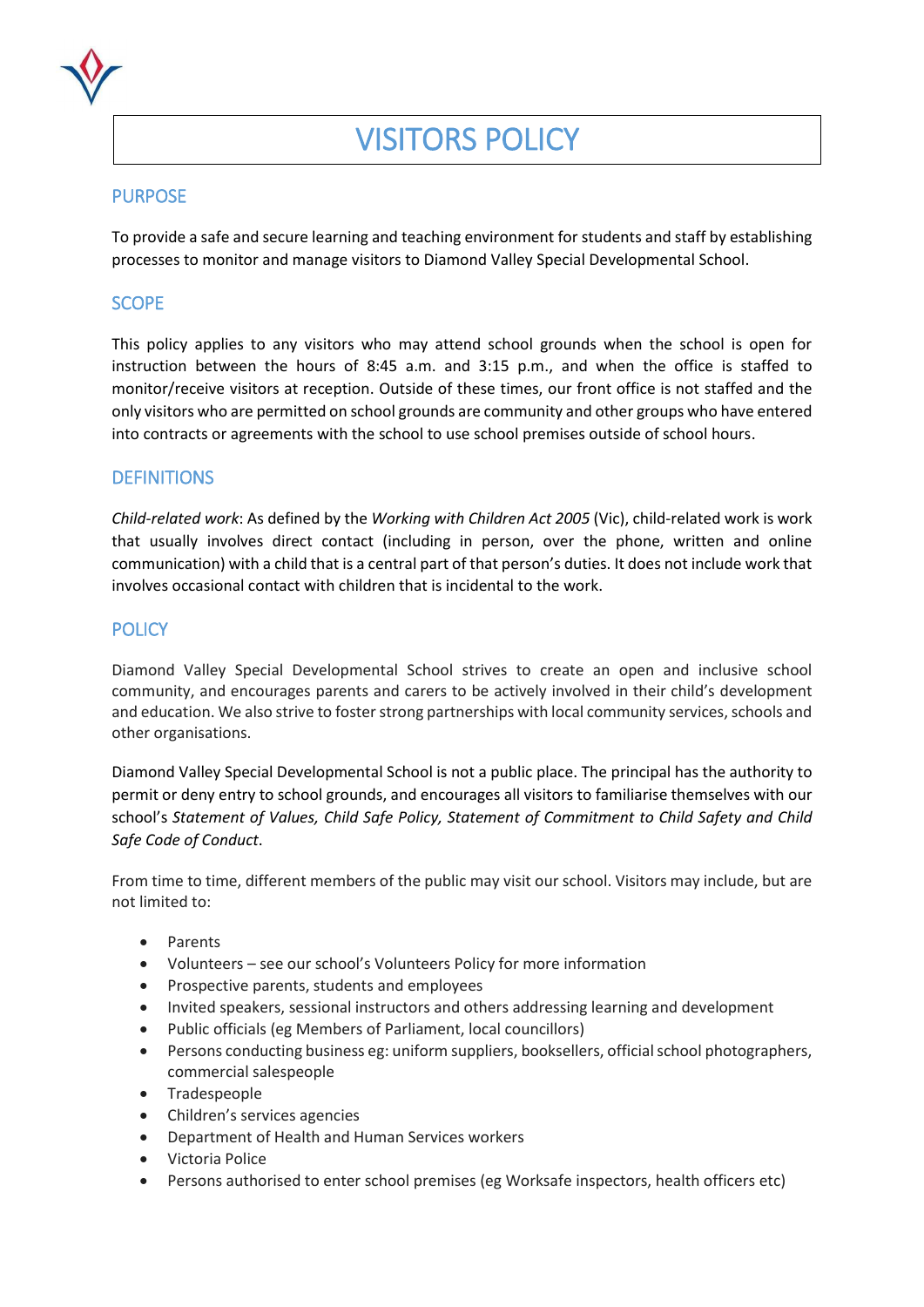

- Other Department of Education and Training staff (including allied health staff) or contractors
- NDIS therapists or other allied health or health practitioners

#### Sign in procedure

All visitors to Diamond Valley Special Developmental School are required to report to the school office on arrival (see exceptions below in relation to parents/carers). Visitors must:

- Record their name, signature, date and time of visit and purpose of visit in [include details, i.e. visitors book, computer system, etc]
- Provide proof of identification to office staff upon request
- Produce their valid Working with Children Check where required by this policy (see below)
- Wear a visitor's lanyard at all times
- Follow instruction from school staff and abide by all relevant policies relating to appropriate conduct on school grounds including [insert relevant policies eg: Child Safety Code of Conduct, Sexual Harassment Policy, Workplace Bullying Policy, Respect for School Staff, Statement of Values etc]
- Return to the office upon departure, sign out and return visitor's lanyard.

Diamond Valley Special Developmental School will ensure that our school's Child Safety Code of Conduct/Child Safety Statement of Commitment are available and visible to visitors when they sign in.

#### **Requirements for visitors to produce a valid Working with Children Check card**

For Working with Children Check (WWC Check) and other suitability check requirements relating to parents/carers and other volunteers working with students please see our Volunteers Policy.

All visitors who are engaged in **child-related work** (see definition above) must have a valid WWC Check.

In some circumstances, visitors to Diamond Valley Special Developmental School who are **not** engaged in child-related work will also be required to produce a valid WWC Check depending on the particular circumstances of their visit. For example, Diamond Valley Special Developmental School will require a valid WWC Check for:

- **visitors who will be working regularly with children** during the time they are visiting, even though direct contact with children is not a central part of their normal duties
- **visitors (e.g. contractors)**, who will regularly be performing work at the school and in circumstances where they will be performing their work in an area where they will be unsupervised and around children.

Further background checks, including references, may also be requested at the discretion of the principal.

Visitors who will be working in areas away from students (e.g. a visiting auditor who will be located in the front office with administration staff) or who will be supervised and accompanied by a staff member during their visit (e.g. a Member of Parliament, a journalist, a prospective parent on a school tour) will not be required to have a WWC Check.